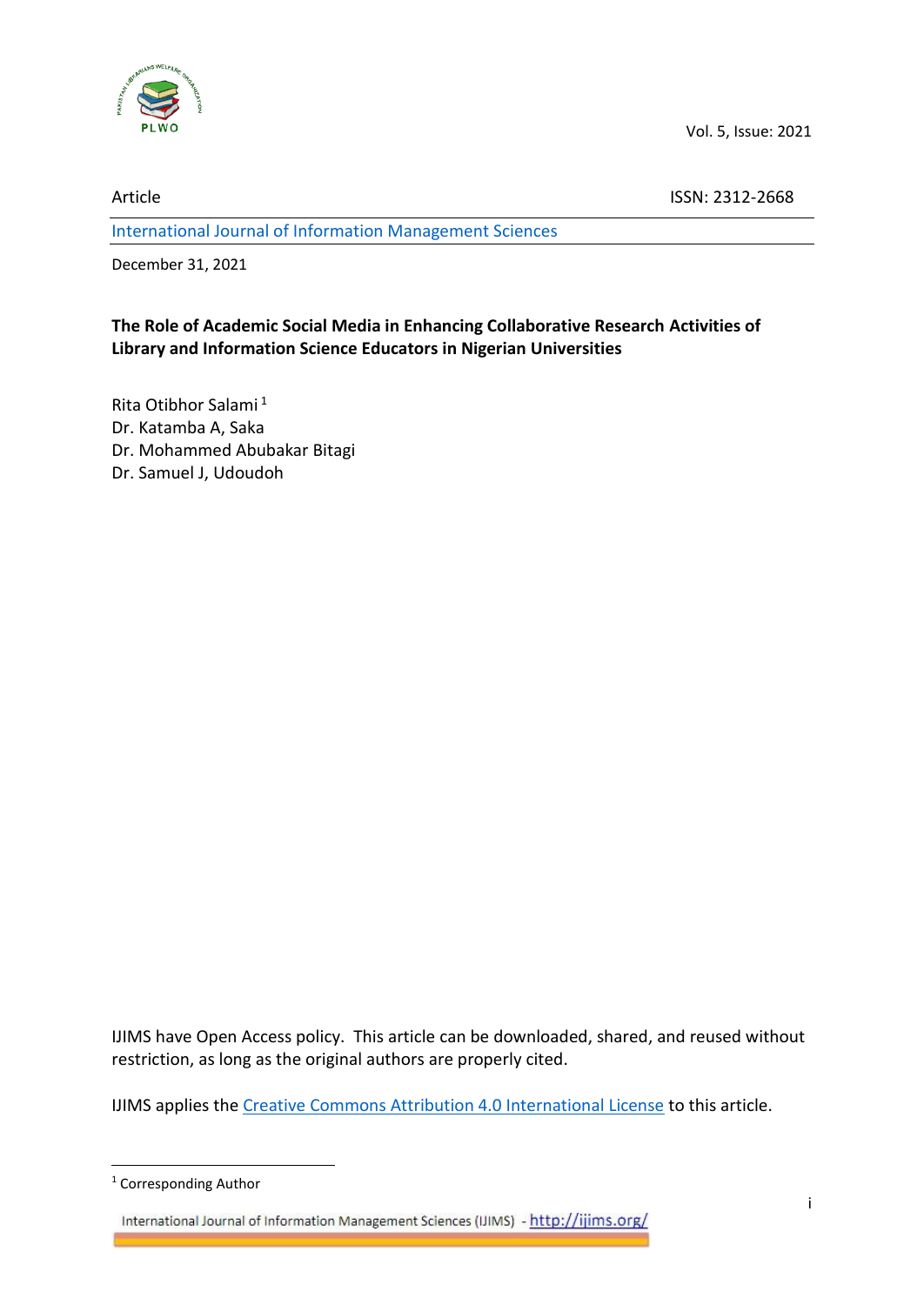

### **The Role of Academic Social Media in Enhancing Collaborative Research Activities of Library and Information Science Educators in Nigerian Universities**

**Rita Otibhor Salami** r.otibhor@futminna.edu.ng

**Dr. Katamba A, Saka**  s.katamba@futminna.edu.ng

# **Dr. Mohammed Abubakar Bitagi**

bitagi2006@yahoo.com

#### **Dr. Samuel J, Udoudoh**

Samuel.udoudoh@futminna.edu.ng

#### **Abstract:**

The study examined the role of academic social media (ASM) in enhancing collaborative research activities of library and information science educators (LISE) in Nigerian universities. The objectives of the study were to determine the perception of LISE on the use of ASM in enhancing collaborative research activities, identify the types of ASM used for collaborative research activities, and the level of use of ASM in enhancing collaborative research activities. The study adopted a survey research method and qualitative research design respectively. The population of the study was 348 LISE in 37 university-based Federal, State, and Private library schools in Nigeria. The questionnaire was administered to a sample of 258 LISE selected from 28 library and information science schools in Nigerian universities through a multi-stage sampling technique such as cluster and random samplings. Data were analyzed using frequency, percentages, and mean scores. The findings from the study revealed that Research gate was the most utilized ASM for enhancing collaborative research activities by respondents. The findings equally revealed that most respondents did not utilize ASM as a medium to co-author with colleagues abroad and in other disciplines. The study concluded that LISE in Nigerian universities does not utilize ASM as a medium to co-author with colleagues abroad and in other disciplines, because they may not have contacted these researchers using ASM for co-authoring. The study recommended that LISE should endeavor to familiarise themselves with other social media platforms to enhance their collaborative research activities.

**Keywords:** Academic Social Media, Research Collaboration, LISE, Universities, Nigeria

#### **Introduction**

Library and information science education has witnessed immense growth in curriculum development, training of skilled manpower, and improvement in library practice as a result of researches carried out by library and information science educators. Today, the story is that different researches carried out in the 21st century have witnessed a lot of challenges as a result of rapid expansion of knowledge, continuous change in Information

Communication Technology, government policies and regulations, changes in users' expectations, inadequate fund and new research skills demand. These challenges have resulted in more complex research problems that are knowledge, capital, and skills intensive. Despite these global changes, researches conducted by LISE have not witnessed much evolution. This view was corroborated by Manir (2007) when the author observed that publication and research outputs of LISE are less valued or are seen as less research-oriented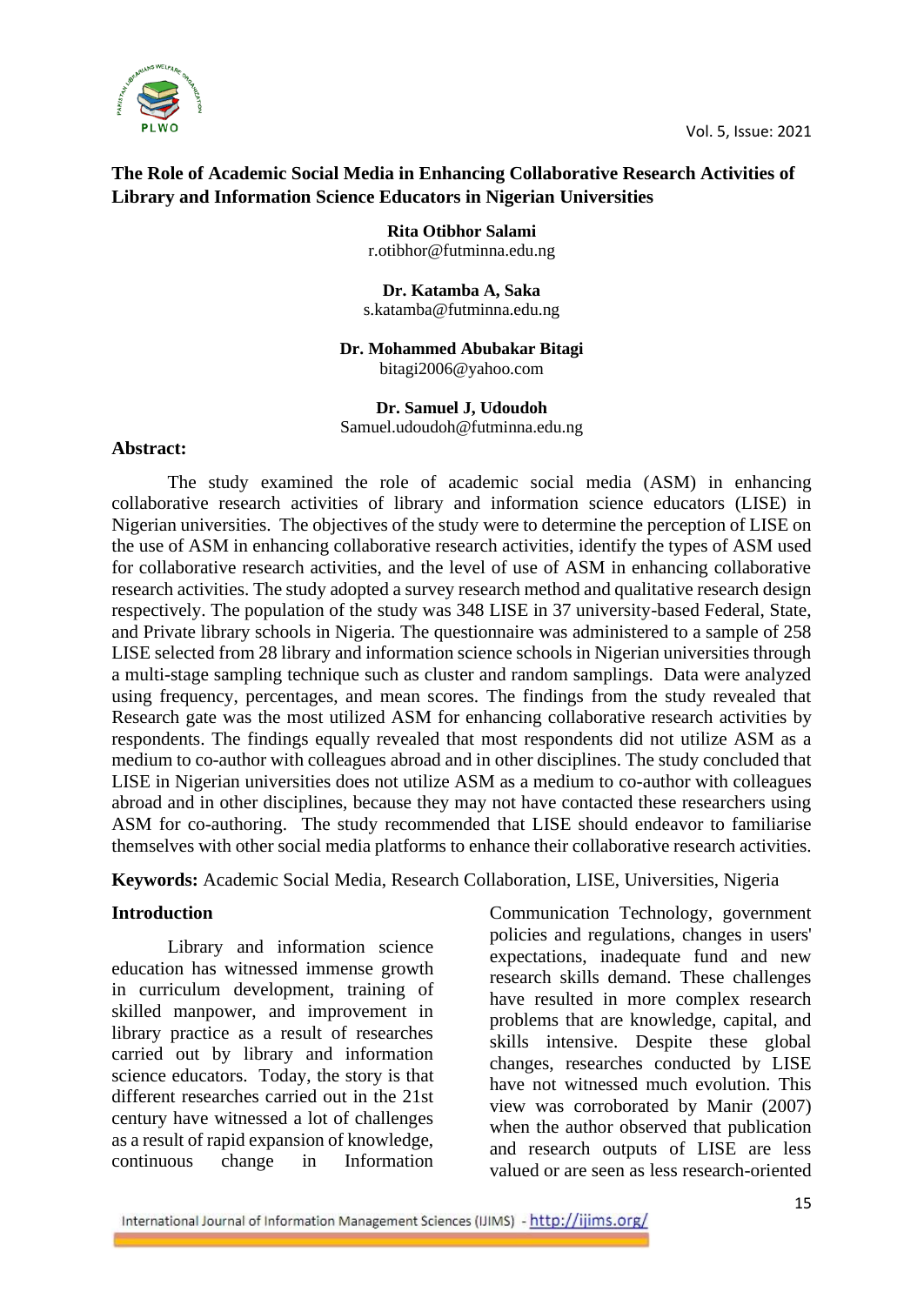

than those of other disciplines in Nigeria. It is now required that the best available knowledge and skills are used systematically to proffer solutions to problems in library and information science education in Nigeria.

To create a new path for research in the field of library and information science, LISE in Nigerian Universities needs to engage in collaborative research activities. Through research collaboration library and information science, educators can come together with their colleagues in Nigeria and outside the country with their different skills, ideas and, resources to accelerate the research process and provide innovative solutions to research problems through information sharing and co-authoring. Research collaboration enhances research and also increases the quantity and quality of research available to stakeholders. Al-Sugri (2010) in this direction, stressed that without collaborating with others LISE would be unlikely to keep up with new developments and deliver international standards as it relates to research.

Research collaborative activities are not new trends among LISE in Nigeria. In the past, research collaboration was majorly through sharing information and coauthoring within their departments and attending conferences, seminars, and workshops. These traditional methods of collaboration were mainly one way in nature, for information was only shared from a single point. This view was also supported by Maluleka and Onyenacha (2016) and Onuoha, Enula, Obiamo, and Odeh (2020) when the authors observed that LIS educators in South Africa and Nigeria respectively, mainly participate in a research collaboration between colleagues from the same department and institution. They rarely engage in research collaboration at other levels such as international collaboration. These do not

foster cross-fertilization of sharing of ideas, skills, and techniques with colleagues outside the country and other disciplines. To create a new path for research collaboration in library and information science there is the need to utilize Information and Communication Technology (ICT) tools and techniques such as the academic social media platforms.

ASM is a platform that provides a forum for researchers across the globe to interact, share, co-author, and discuss research among one another. Ali and Richardson (2017) on this note stressed that as a result of the utilization of academic social media by researchers, geographical barriers have been reduced among them. Today, every researcher can interact, communicate and collaborate to conduct research regardless of their geographical locations through interaction, exchange of ideas and critique ASM complement the roles played by the orthodox methods and speed of research collaboration among researchers. Onifade, Opeleand Awolowo (2015)agreed to this view when the author posited that social media promotes research collaboration for it enables researchers to obtain up-to-date information from fellow researchers through the exchange of knowledge which results in improvement of research output. Andrade, Lopez, and Martin(2009) supported the above position when the author argued that Social media provides avenues for researchers to have access to expertise, access to various equipment or resources, access to funding opportunities, showcase expertise, increase research visibility, and acquiring knowledge to undertake large or complex research problems.

There are various ASM platforms that could be employed in enhancing research collaborative activities. These according to Tai and Pieterse (2017)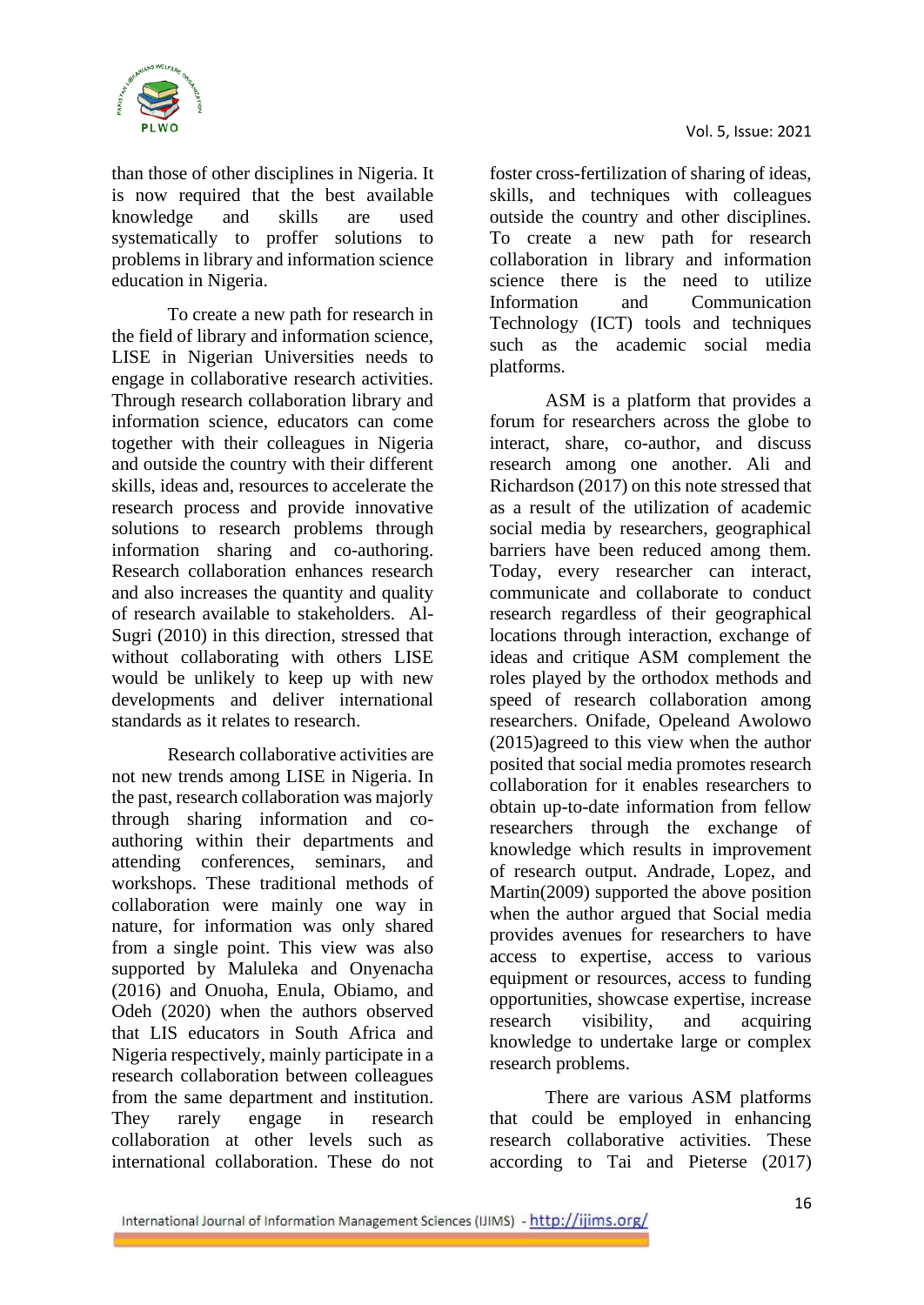

include Mendeley, Academirwa.edu, Research gate, Google scholar, Linkedin, and ORCID among others. This research, therefore, sought to determine the role of ASM in enhancing research collaborative activities among LISE in Nigerian universities.

### **Problem Statement**

Research collaboration aims to foster information sharing co-authoring and research creativity among researchers all over the globe. This would, in the long run, enhance research productivity. However, it has been observed that LISE does not maximally engage in international and multi-disciplinary collaboration. This may be attributed to the inadequate utilization of modern research collaborative tools such as academic social media that provides a medium for researchers to collaborate.

It is against this situation that the researcher seeks to find out the role of academic social media in enhancing the research collaborative activities of library and information science educators in Nigerian universities.

# **Objectives of the Study**

This study aims to determine the role of academic social media in research collaborative activities of Library and Information Science Educators in Nigerian universities. The specific objectives are to:

- 1. determine the perceptions of library and information science educators on the use of academic social media in enhancing collaborative research activities of library and information science in Nigerian universities
- 2. find out the types of academic social media utilized in enhancing collaborative research activities among library and information science educators

3. examine the level of use of academic social media in enhancing collaborative research activities among library and information science educators in Nigerian universities

### **Literature Review**

Research in the field of Library and Information Science has grown geometrically. This has led to researchers exploring innovative ways such as collaborative research to find a way forward. Lai (2011) defined research collaboration as mutual commitment among researchers through coordinated efforts to solve a research problem. Dormans (2009) maintained that research collaboration is common research focus among researchers in a particular field or multi-disciplinary fields that are likely to be known or unknown to each other. Collaborative research is increasing among scholars because it helps researchers to improve their popularity, visibility, change the pattern of research funding, and increase specialization in different areas of disciplines.

There are various reasons why collaboration is necessary for LIS education. Gichygu (2018) advocated that LISE needs continuous collaboration due to the changing patterns of funding research, the desire by researchers to increase their popularity and visibility, the need to gain experience. LISE needs continuous collaboration to gain experience and to train library and information science students on research methodology in the most effective ways possible. The author contributed to state that LISE needs continuous collaboration due to the following reasons: changing patterns of funding research, the desire by researchers to increase their popularity and visibility, the need to gain experience. Sacchanand (2012) equally pointed out that research collaboration will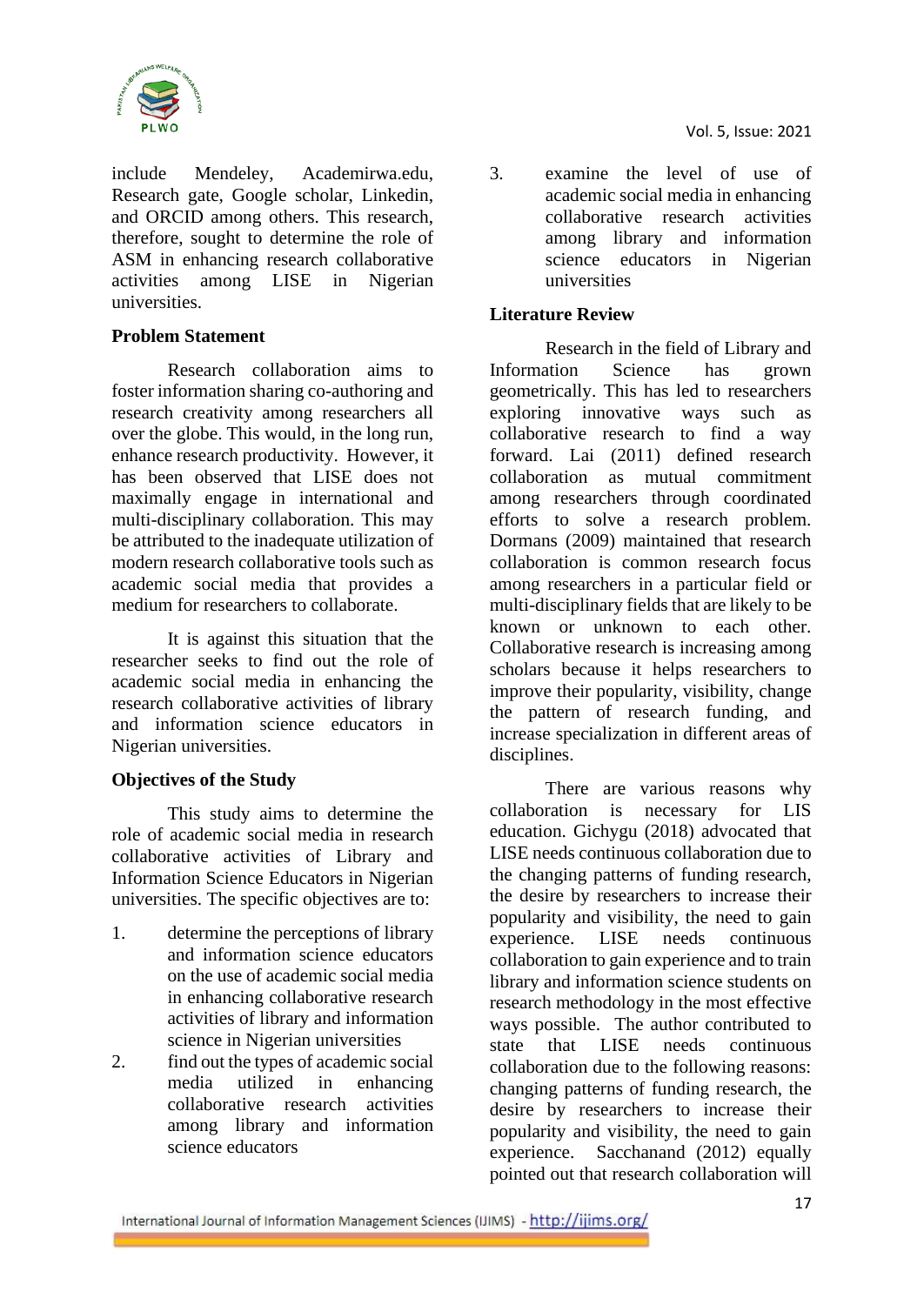

enable LISE to contribute to the development and advancement of Library and Information Science as a field and a profession because it strengthens the ability of faculty members in LIS schools to improve the quality of teaching, learning, and research.

Collaboration may be mirrored towards multi-disciplinary and interdisciplinary research groups. Jones (2017) stressed that the increasing specialization of skills in the world means that researchers need bigger groups with more and more specialists to come out with novel research findings. Collaborations can be more effective if library and information scientists create research groups among colleagues within the profession and/ or outside the profession and are active participants. Togla and Malliari (2017) maintained that collaboration between LISE and professionals on one hand and other research fields can positively influence research orientation, development, methodology, and theoretical perspective of LIS research. Collaboration could take the form of co-authoring, knowledge creation, knowledge sharing, and data sharing (Gichygu, 2018).

Collaborative research has not been fully embraced by LIS educators because of poor access to connectivity with fellow researchers. Ochalla (2012) also noted that collaborative research among LISE is relatively low as a result of poor networking. However, with the new trend in research, there appears to be a lot of potential in the growth of collaborative research among LISE in Nigerian universities. Generally, Information networking among researchers connotes cooperation and sharing of information among professionals to improve their skills, performances, and outcome of their research findings for maximum use by stakeholders.

Collaboration can be enhanced through the utilization of academic social media platforms by LISE. Academic social media connotes social relationships among researchers who have some kind of affiliation. Tai and Pieterse (2017) opine that research activities have become networked and collaborative in recent times; it has been argued that one-person research has virtually disappeared. ASM provides opportunities for cross-border and cross-disciplinary research activities. Ffloulkes and Vare (2018) emphasized that academic social media boost the collaborative activities of a researcher within a chosen field by creating opportunities for greater interaction and collaboration with other experts in one's field on a global scale, and provides an opportunity for the researcher to benefit from the expertise of other researchers. These collaborative activities can provide a sounding board for one's ideas before, during, or after the research process. Ali and Richardson (2017) stressed that as a result of the utilization of academic social media by researchers, geographical barriers have been reduced among them. Today, every researcher can interact, communicate and collaborate to conduct research regardless of their geographical locations through interaction, exchange of ideas, and critique.

ASM enhances research collaborative activities by improving the quality of research carried out by LIS educators. In this direction, Onifade *et al*. (2015) posited that social media promotes research collaboration for it enables researchers to obtain up-to-date information from fellow researchers through the exchange of knowledge which results in improvement of research output. Social media provides avenues for researchers to have access to expertise, access to unavailable equipment or resources, access to funding opportunities,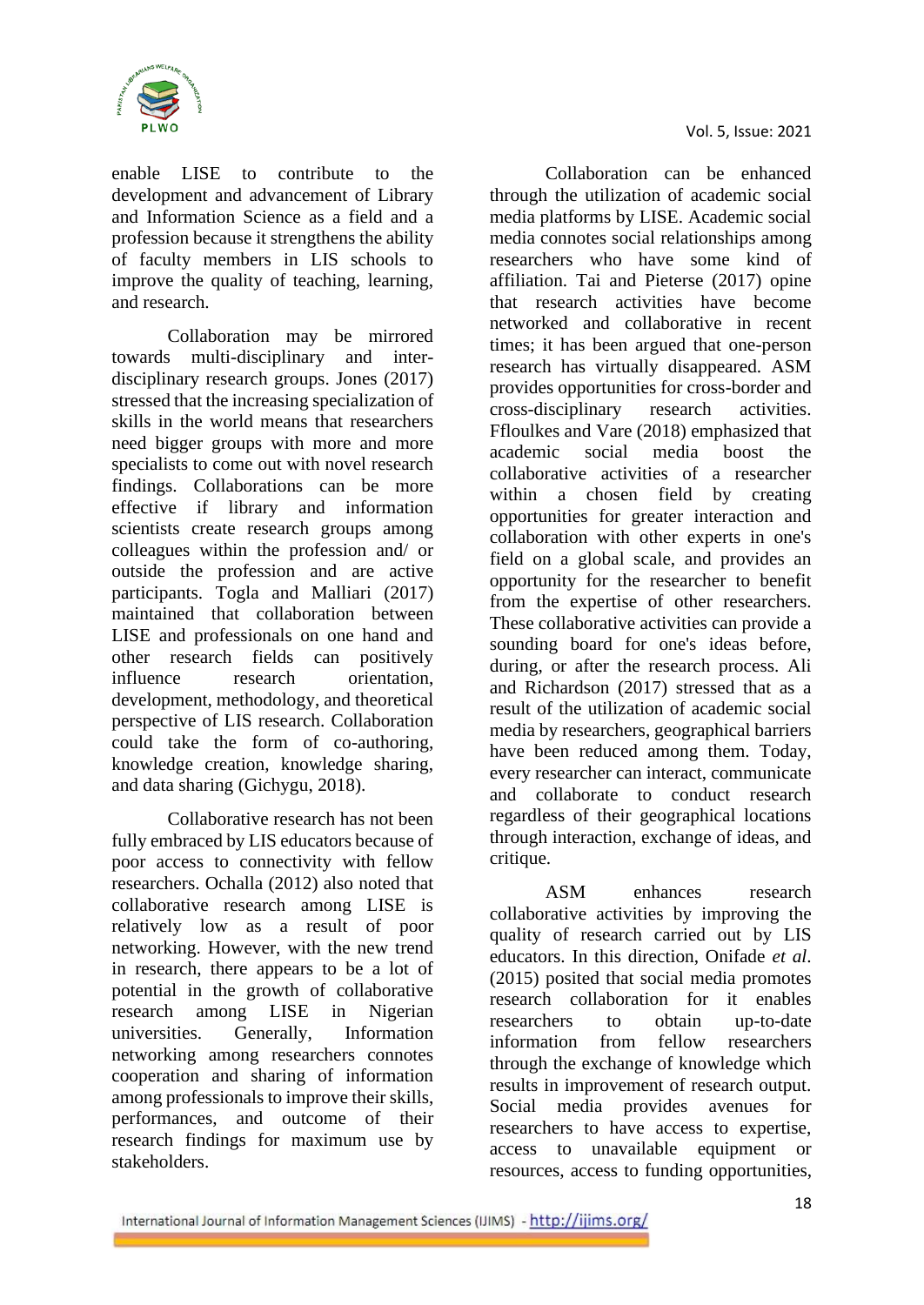

showcase expertise, increase research visibility, and acquire knowledge to undertake large or complex research problems, ( Andrade *et al*; 2009). Kwanya and Stillwell (2015) similarly, maintained that the focus of academic social media is interaction and developing a relationship through unrestricted conversations. The power of academic social media does not originate from what each of the participants does individually but from what they do collectively. Examples of ASM that can be employed in enhancing research collaborative activities include Mendeley, Academia.edu, Research-gate Googlescholar LinkedIn, and ORCID among others (Tai & Pieterse, 2017).

Several studies have been conducted on the use of ASM in enhancing research collaborative activities. In a related study, Sheikh (2016) investigated the awareness of academic social networking websites by faculty of COMSATS Institute of Information and Technology Islamabad. The findings revealed that lecturers in CIIT used academic social media sites mostly for interacting with experts, promotion/sharing of their research output, participation in discussion to get ideas about the latest research trends, and to get help in solving research problems. In a related study, Collins, Shiffiman, and Rock (2016) studied how scientists used social media in their workplaces in the United States of America, the United Kingdom, New Zealand, Australia, and Canada. The authors further argued that they used these tools to exchange scientific knowledge and for personal communication. The researchers also found out that the widely used platform was Linkedin. In a related study, Sokoya *et al*; (2012) equally examines whether agricultural researchers in the agricultural industry use social media among agricultural researchers in six agricultural research institute and a university of agriculture in southwest Nigeria. Their reason for using social media was to establish a connection with their professional colleagues. In another study, Onuoha *et al.* (2020) carried out a study on the use of social media as a collaborative tool for research among library and information science professionals in Nigeria. The findings of the study revealed that all the respondents agreed that social media platform tools enable researchers to enhance their research collaborative activities

# **Research Methodology**

The study used survey research method to seek for information on the views and opinions of LISE on the roles of ASM in enhancing their collaborative research activities. The study further adopted descriptive research design. Descriptive research design was utilized because the study involved systematic and comprehensive collection and analysis of data. The design also enabled the researchers to establish the current role of ASM in enhancing collaborative research activities of LISE in Nigerian Universities. The population of the study comprised of 348 LISE library schools based in37Federal, State and Private Universities in Nigeria as at June; 2020.Multistage sampling technique was used to select LISE for the study. In the first stage, cluster sampling was used to group the universitybased library schools in Nigeria into 6 based on the geo political zones they were situated. The geo political zones include North- Central, North -East, North- West, South -East, South- South and South -West. In the second stage, the researchers adopted random sampling technique through lottery method to select 80% of university-based library schools situated in each geopolitical zone summing up to 28 library schools. The third stage was a total enumeration of LISE educators working in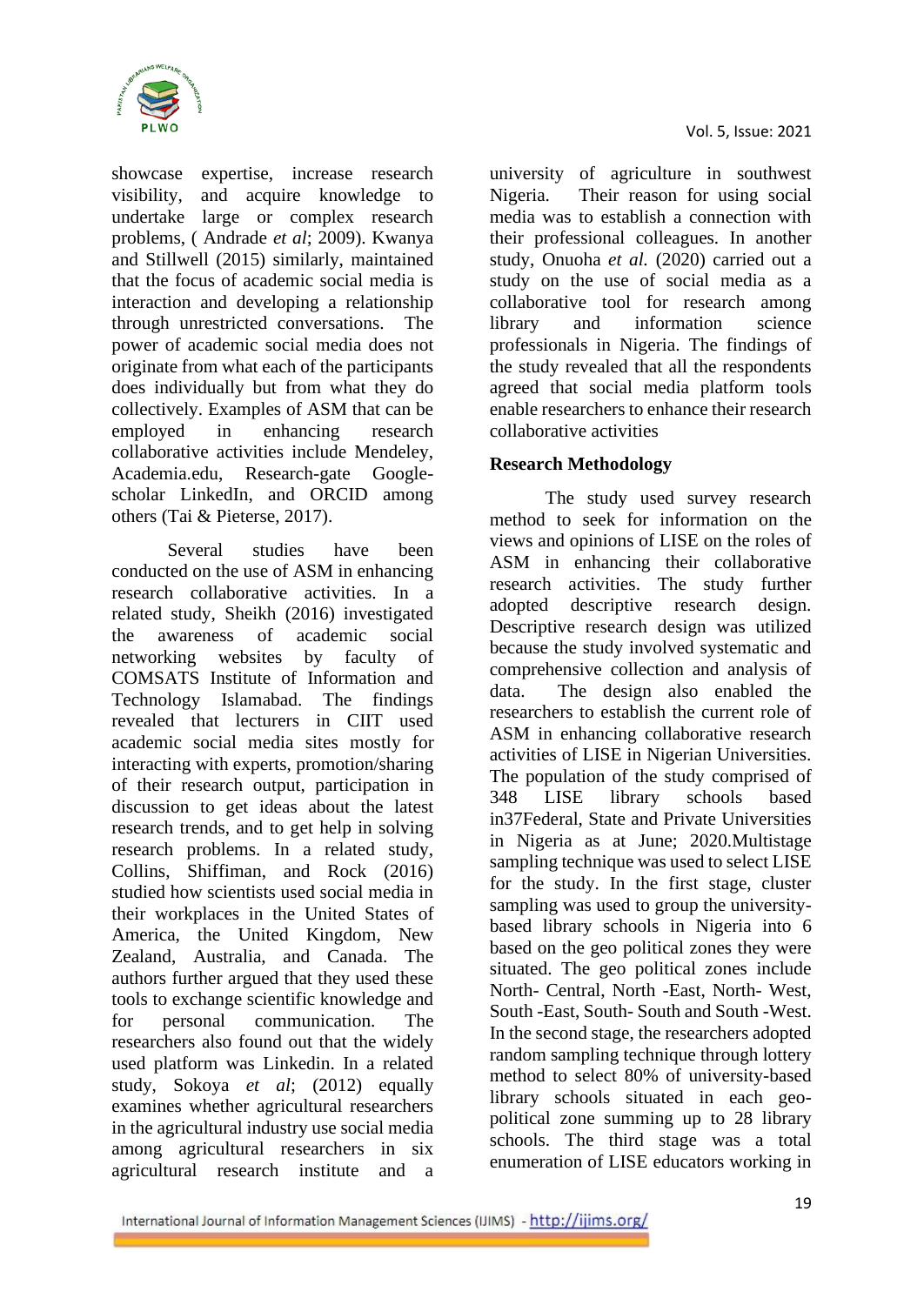

the selected universities amounting to a total of 258 LISE. An online questionnaire (Google form) was used to collect data. The data gathered for the study were scored and analysed using descriptive statistics such as frequency counts, percentages and mean score.

A total of 258 copies of the questionnaire were sent using Google form to library and information science educators in the sampled universities in Nigeria. However, only 190 copies representing 74 % of the questionnaire were received and found usable.

#### **Findings and Discussion**

Table 1: Perceptions on the Use of Academic social Media in Enhancing Research Collaborative **Activities** 

| N | <b>Perception</b>                                                                                           | <b>SA</b> | $\mathbf A$ | - 0 -         |            | SD |
|---|-------------------------------------------------------------------------------------------------------------|-----------|-------------|---------------|------------|----|
|   | Academic social media when 70 104 14<br>utilised will enhance my (37%)<br>collaborative research activities |           | $%$ )       | (55 (6%) (1%) | 1 $1(1\%)$ |    |

Key: SA = Strongly Agree, A= Agree; U= Undecided; D=Disagree and SD=Strongly Disagree

#### Source: Fieldwork, 2021

Table 1 reveals that majority of the respondents strongly agreed 70(37%) and 104(55%) agreed that academic social media platform when utilised can enhance their collaborative research activities. This may be attributed to awareness as researchers and educators that ASM platforms have potential power to facilitate research collaborative activities. It is commendable that LISE in Nigerian universities have positive attitude towards the utilisation of academic social media platforms in enhancing their collaborative

research activities. There is no doubt therefore that ASM has various specific tools that provide various ways to collaborate such as knowledge sharing, coauthoring and enhances relationship development among researchers. This view is in compliance with Onuaha *et al.* (2020) who remarked that library and information science professionals in Nigeria agreed that social media tools enable researchers to enhance their research collaborative activities.

| S/N                         | <b>Academic Social Media</b> | <b>Frequency</b> | Percentages $(\% )$ |
|-----------------------------|------------------------------|------------------|---------------------|
|                             | Researchgate                 | 125              | 66                  |
| $\mathcal{D}_{\mathcal{L}}$ | Linkedin                     | 101              | 53                  |
| 3                           | Academia.edu                 | 40               | 21                  |
| $\overline{4}$              | Google scholar               | 19               | 10                  |
|                             | Mendeley                     |                  | 4                   |

Table 2: Types of Academic Social Media Utilised in Enhancing Research Collaborative Activities

International Journal of Information Management Sciences (IJIMS) - http://ijims.org/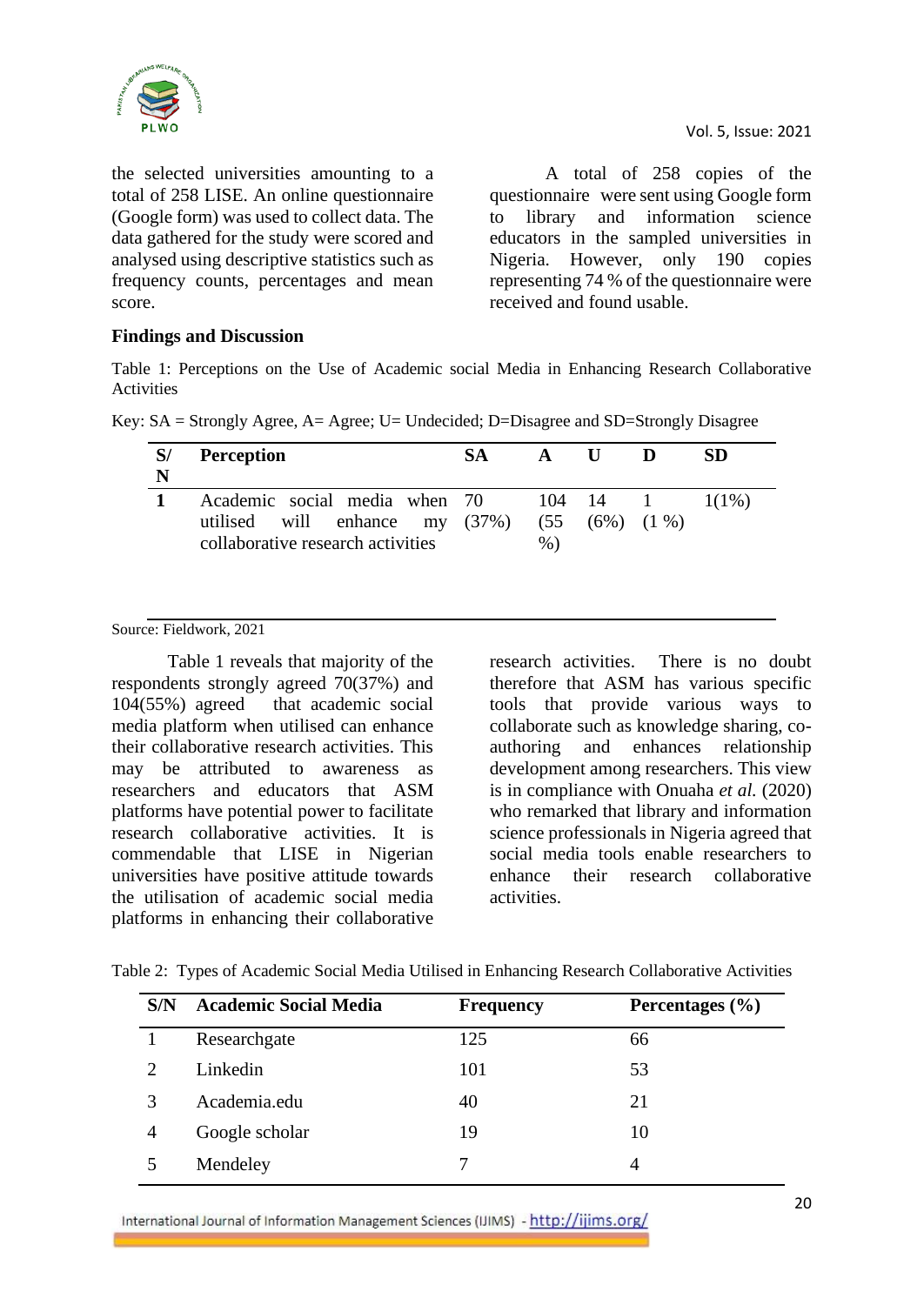Vol. 5, Issue: 2021



| ORCID        |  |  |
|--------------|--|--|
| Methodspace  |  |  |
| Impact story |  |  |

Source: Fieldwork, 2021

Table 2 shows that among the various academic social media Research gate 125 (66%) was the most utilised platform in enhancing research collaborative activities by majority of the respondents. This is followed by LinkedIn with 101 (53%) of the respondents that utilised the platform for research collaboration. The table further reveals that several academic social media such as Academia.edu, Google scholar Mendeley, ORCID. Method space and Impact story were not utilised in enhancing research collaborative activities. Researchgate may have been utilised more by respondents because it is very popular and also facilitate collaboration among researchers all over the world. The platforms facilitate

collaboration by providing a forum for researchers to enlarge their scholarly relationship through sharing scientific knowledge with fellow researchers from different cultures and disciplines. The low utilisation of other platforms by respondents may be attributed to lack of awareness of the various services provided by these platforms in enhancing research collaborative activities. These findings is in disagreement with that of Collins *et al.*(2016) who observed that LinkedIn was the most utilised academic social media in facilitating collaborative activities among scientists in United States of America, United Kingdom, New Zealand, Australia and Canada.

| S/N            | <b>Collaborative Research Activities</b>   | <b>Very</b> | High | <b>Moderate</b> Low |    | <b>Very</b>    | <b>Mean</b> |
|----------------|--------------------------------------------|-------------|------|---------------------|----|----------------|-------------|
|                |                                            | <b>High</b> |      |                     |    | Low            |             |
|                | <b>Research Information Sharing</b>        |             |      |                     |    |                |             |
| 1              | Connecting with people who have            | 36          | 70   | 60                  | 17 | 7              | 3.58        |
|                | similar research interest                  |             |      |                     |    |                |             |
| $\overline{2}$ | Seek advice from fellow colleagues         | 24          | 74   | 54                  | 34 | 4              | 3.42        |
| 3              | Sharing research findings                  | 18          | 51   | 86                  | 33 | $\overline{2}$ | 3.26        |
| 4              | Belonging to a research group              | 24          | 59   | 53                  | 45 | 9              | 3.23        |
| 5              | Participate in group discussions           | 24          | 52   | 59                  | 38 | 17             | 3.15        |
| 6              | information<br><b>Sharing</b><br>on<br>new | 17          | 29   | 35                  | 88 | 21             | 2.65        |
|                | research trends                            |             |      |                     |    |                |             |
| 7              | Uploading manuscript for other 2           |             | 7    | 48                  | 35 | 98             | 2.55        |
|                | colleagues to assess                       |             |      |                     |    |                |             |
| 8              | Sharing data                               | 19          | 31   | 38                  | 41 | 61             | 2.51        |
|                | Co-authoring                               |             |      |                     |    |                |             |
| 9              | Co-authoring<br>colleagues<br>with         | 21          | 77   | 61                  | 28 | 3              | 3.45        |
|                | within Nigeria                             |             |      |                     |    |                |             |
| 10             | Co-authoring<br>with<br>colleagues         | 9           | 4    | 63                  | 74 | 40             | 2.31        |
|                | outside Nigeria                            |             |      |                     |    |                |             |

Table 3: Level of use of Academic Social Media in Enhancing Research Collaborative Activities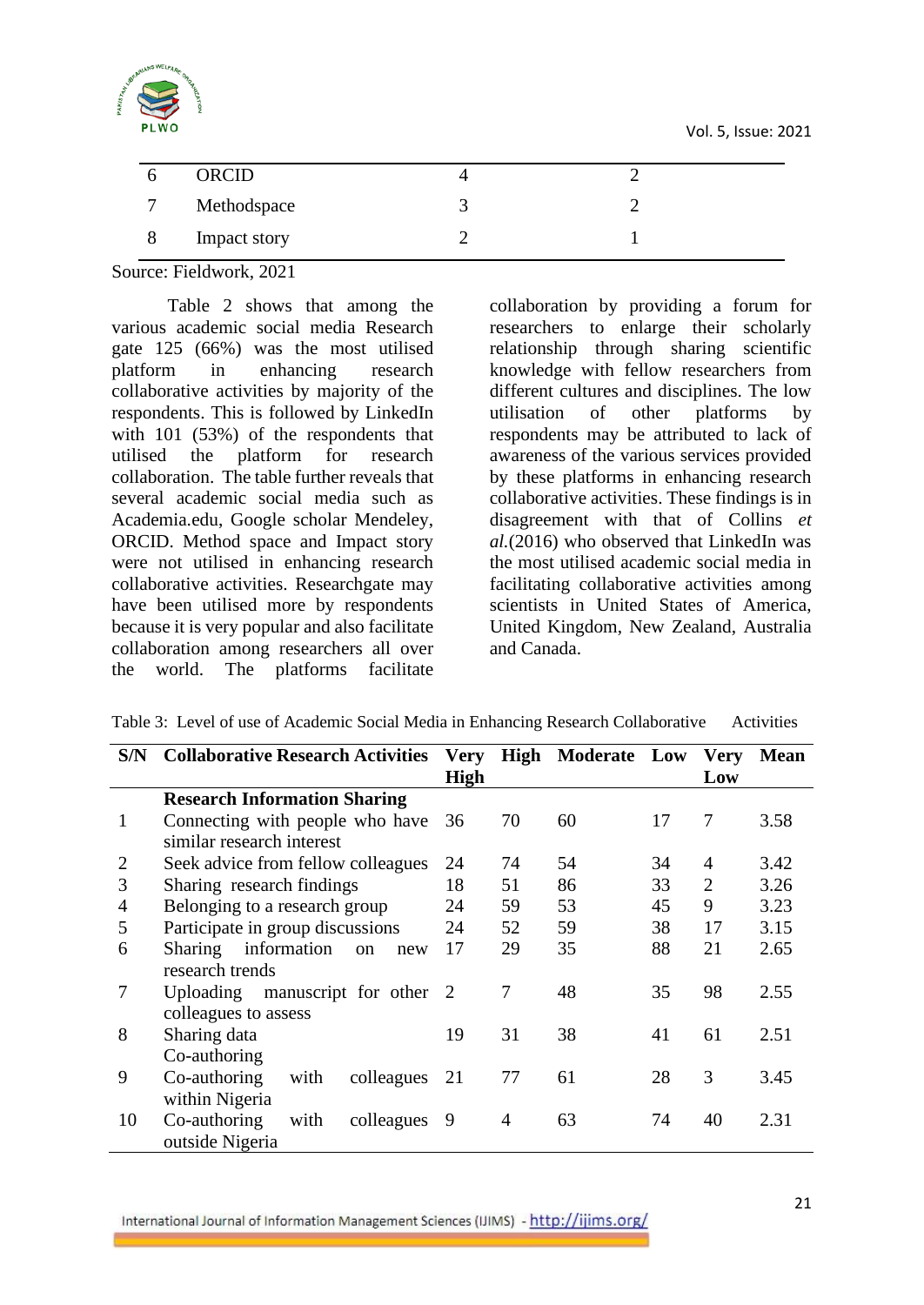

Vol. 5, Issue: 2021

| Co-authoring with colleagues in 10 |  |  |  | 66 |  |
|------------------------------------|--|--|--|----|--|
| other disciplines                  |  |  |  |    |  |

Source: Fieldwork, 2021

Table 4 reveals that the level of use of academic social media in enhancing research collaborative activities was low (mean=2.87). The data further shows that academic social media was actively used by respondents for connecting with people who had similar research interest (mean=3.58).It is worthy to note that most respondents have been able to utilise academic social media to connect with fellow researchers. This might be because most academic social media platforms provide a forum for researchers to come together and share common interest. The benefits of connecting with other researchers across the globe includes: it brings about recognition, engagement with various audiences such as experts, fellow researchers, policy makers, funding agencies, promotion of one's expertise and brings exposure as a researcher. Data in table 3 reveals that majority of the respondents do not upload their manuscript for other colleagues to assess. (Mean=2.55).This may be as a result of fear of other people plagiarising their work Researchers may likely not plagiarise peoples' works that are sent to them for review through academic social media because of the consequences such as paper extractions and loss of author's credibility and reputation The data further reveals that co-authoring with colleagues outside Nigeria (mean=2.31) and co-authoring with colleagues in other disciplines (mean=2.16) had the lowest mean rating. Respondents may not have co-authored with colleagues in other disciplines and countries because they have not contacted fellow researchers through academic social media platforms to participate in collaborative research.

Modern research is now complex and demands new skills which no single person can acquire. If library and information educators collaborate with other researchers outside their field or country there is greater probability that they will be able to undergo bigger projects that might result to improvement of LIS education in Nigeria, Moreover, when LISE participate in collaborative researches, it will provide them with opportunities to learn various approaches to research from other disciplines and countries which when applied will lead to innovation. These findings are in agreement with the findings of Sokoya*et al*. (2012) who remarked that agricultural scientists in South West Nigeria use social media to connect with their professional colleagues in the agricultural industry.

# **Conclusion**

Academic social media has emerged as a powerful vehicle for enhancing research collaborative activities. The study has shown that library and information science educators in Nigeria have a positive perception on the use of academic social media in enhancing their research collaborative activities. It was discovered that Research gate was the most utilised academic social media in facilitating research collaboration and several academic social media were not utilised. Finally, the study found out that the level of use of academic social media in enhancing research collaborative activities was low and it is mostly used for connecting with people who had similar research interest. The study also found out that library and information science educators do not utilise the opportunity provided by various academic social media to upload their manuscript for other colleagues to assess and to co-author with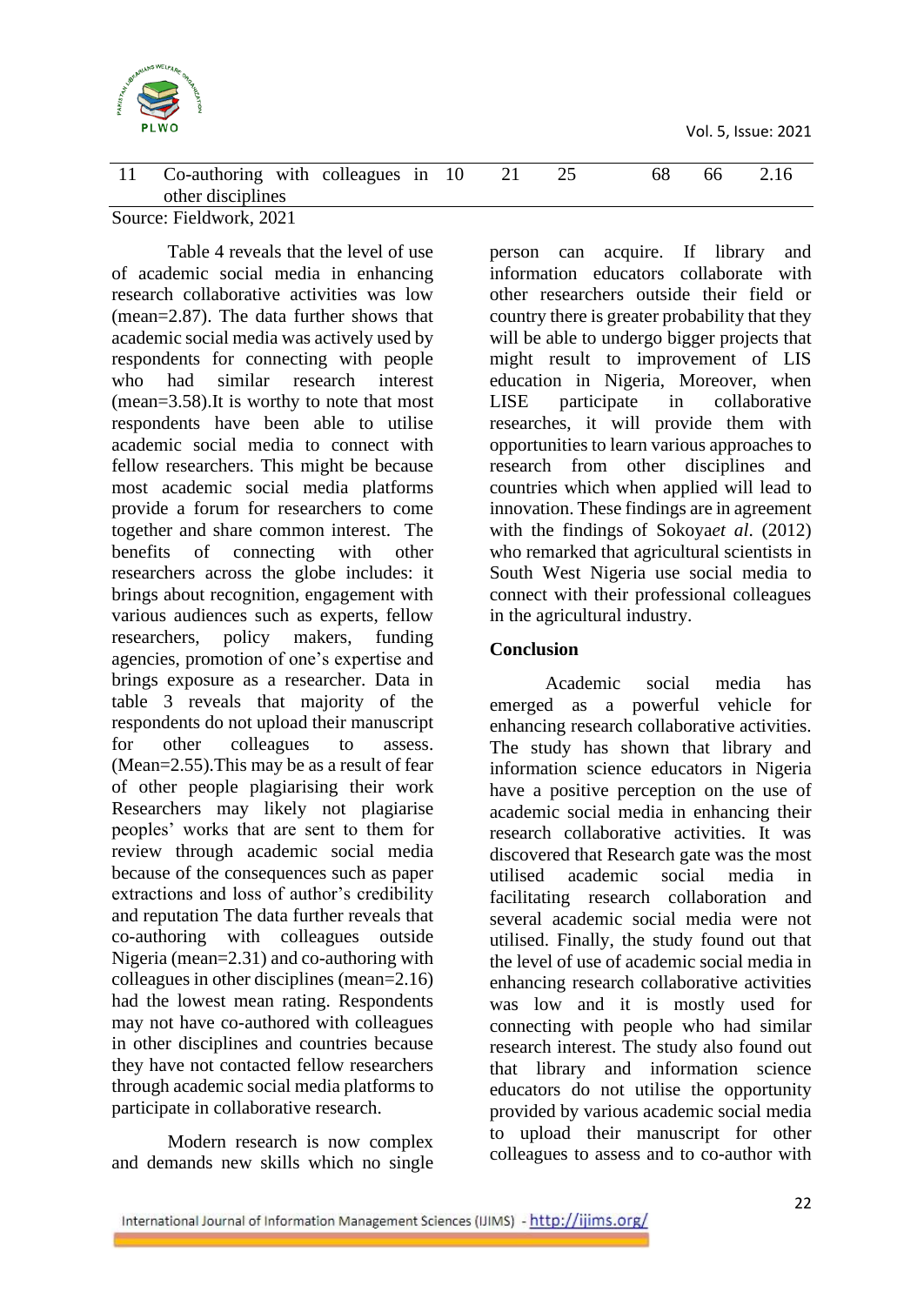

colleagues from other nations and disciplines

#### **Recommendations**

The following recommendations were made based on the findings of study;

- Library and information lecturers in universities in Nigeria should endeavour to employ other academic social media platforms such as Academia.edu, Google scholar, Mendeley, ORCID, Method space and Impact story for they also provide unique services in enhancing research collaborative activities.
- Library and information science educators should seize the opportunities provided by academic social media to circulate their manuscript to fellow researchers before publication in order to improve the quality of researches they undertake.
- Library and information science educators should endeavour to engage with other colleagues in various countries and disciplines for the purpose of co-authoring.

### **References**

- Ali, M.Y & Richardson, J. (2017). Usage of academic social networking SSTE by Karachi Social Science Faculty. Retrieved on 18<sup>th</sup> January, 2018, from: [www.sagepup.com](http://www.sagepup.com/)
- Al-Sugri, M.N. (2010). Collaboration in library and information science education in Gulf Co-operating Council: current status, challenges and future trends. *Emporia State Research Studies,* 46(2),48-53
- Andrade, H.B; Lopez; E.R & Martin I.B. (2009). Dimensions of scientific collaboration and its contribution to

the academic research group and scientific quality. *Journal of Research Education*, 18(4), 301- 311

- Collins, K, Shiffman, D & Rock, J. (2016). How are Scientists using Social Media in their Work Place? Retrieved  $20<sup>th</sup>$  September, 2017, from: [www.journals.plos.org](http://www.journals.plos.org/)
- Dormans, S. (2009). Uncovering collaborators in social and economic history. In proceedings of the 5th International Conference on e-S0cial Science, Cologne, Germany,  $24^{\text{th}}$ - $26^{\text{th}}$  June, 2009.
- Ffloulkes, R &Vare, N. (2018). How to disseminate your research via social media. Retrieved from: www.emeraldgrouppublishing.com
- Gichygu, M.U. (2018). Status of information science faculty and Collaboratory research in selected Kenya Universities. Retrieved fro[mhttps://lr-library.ku.ac.ke](https://lr-library.ku.ac.ke/)
- Jones, B.F. (2017). The scene behind the growing importance of collaboration. Retrieved from https//insight.kellong.northwestern. edu/article/the science-behind
- Kwanya, T;& Stilwell, C. (2015). Enhancing the competitive advantage of libraries through marketing. In social media strategies for dynamic library service development. Hershey PA: Information Science Reference
- Lai, E.R. (2011). Collaboration. Retrieved from http://www.pearsonassessment.co m
- Maluleka, J.R;&Onyancha, O.B. (2016). Research collaboration among library and science schools in South